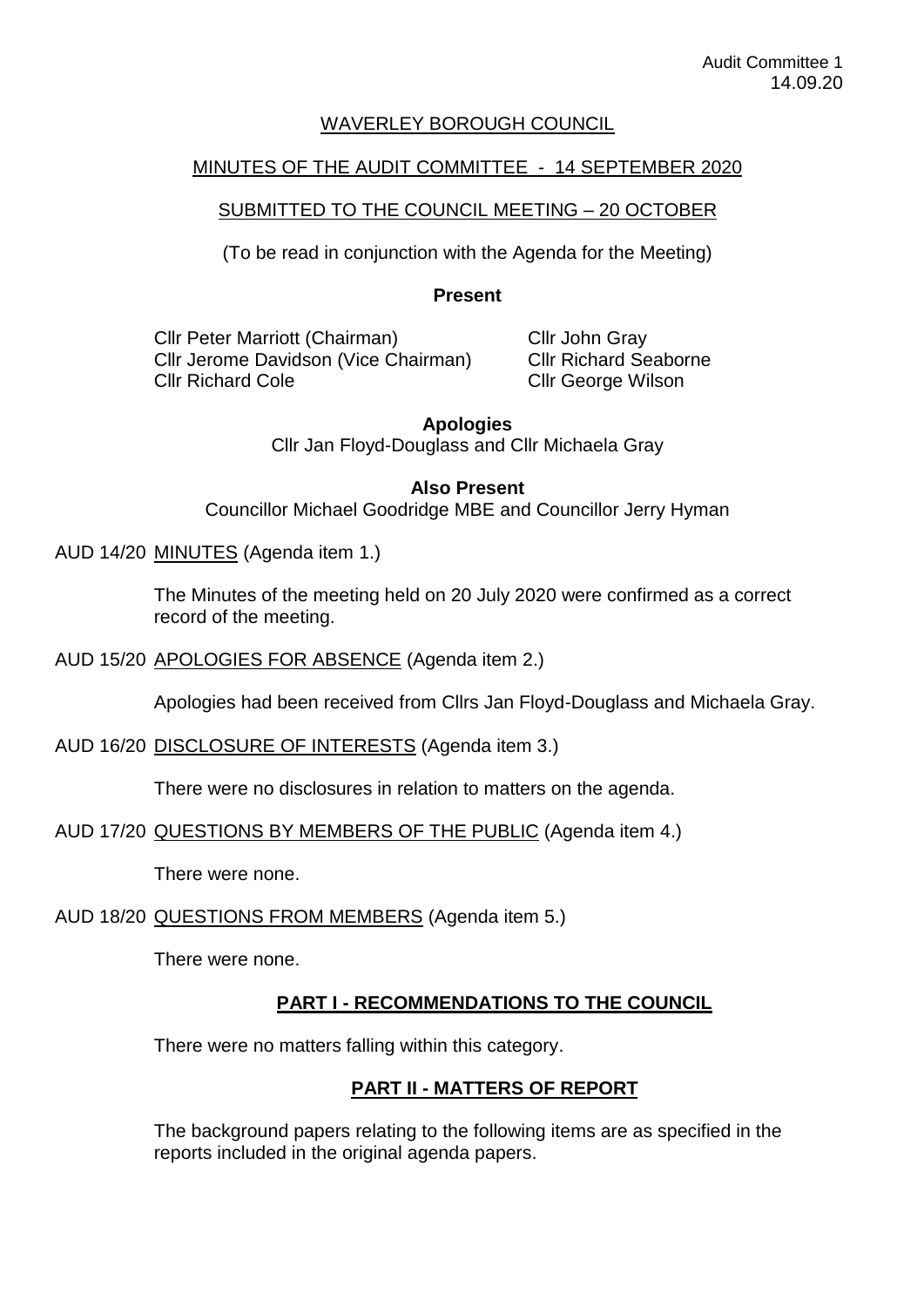### AUD 19/20 AUDIT ACTION LOG (Agenda item 6.)

- 19.1 The Committee noted the completed actions in relation to the circulation of the costed Internal Audit Plan, and the briefing on the Strategic Risk Register which had been held on 17 August.
- 19.2 A review of the governance aspects of the Property Investment Strategy was still outstanding. The Committee noted that the Property Investment Strategy was being revised to reflect the challenging market conditions and the council's financial situation, and agreed to pick up this action as part of the next informal session on risk matters.
- 19.3 The Committee asked that other outstanding items be added to the Action Log: sharing findings of the AQ investigation with Managers; review of Terms of Reference; and report back on the Internal Audit review of posts with sole responsibility for data collection and reporting to third parties.

## AUD 20/20 AUDIT COMMITTEE ANNUAL ACTIVITY REPORT 2019/20 (Agenda item 7.)

- 20.1 The Committee noted the Annual Activity Report for 2019/20, which was a factual summary of the matters the Committee had looked at over the past year and the key actions or recommendations arising therefrom.
- 20.2 The Chairman highlighted the reference to the Application of the Habitats Regulations needing to be addressed in the 2019/20 Annual Governance Statement, and he felt that there were some outstanding issues that should be covered at the appropriate point of the agenda.
- 20.3 There were no other comments of the Annual Activity Report for 2019/20, which was agreed.

# AUD 21/20 REVIEW OF THE AUDIT COMMITTEE TERMS OF REFERENCE (Agenda item 8.)

- 21.1 The Democratic Services Manager, Fiona Cameron, introduced the report that referred to previous discussions the Audit Committee had had regarding its Terms of Reference, and perceived areas of overlap with the role of the Value for Money Overview & Scrutiny Committee. The report referred to the 2018 CIPFA Guidance for Local Authority Audit Committees, and compared the Audit Committee's current Terms of Reference with the Model Terms of Reference proposed by CIPFA.
- 21.2 The Model Terms of Reference put greater focus on the role of an audit committee in relation to the External Audit function than did Waverley's currently. The Model also suggested that the Audit Committee membership should be independent of Executive and Scrutiny members; and, should include an Independent Member. The Audit Committee was membership was closely connected with various of Waverley's Overview & Scrutiny Committees, so a recommendation to follow the CIPFA best practice would have a knock-on effect.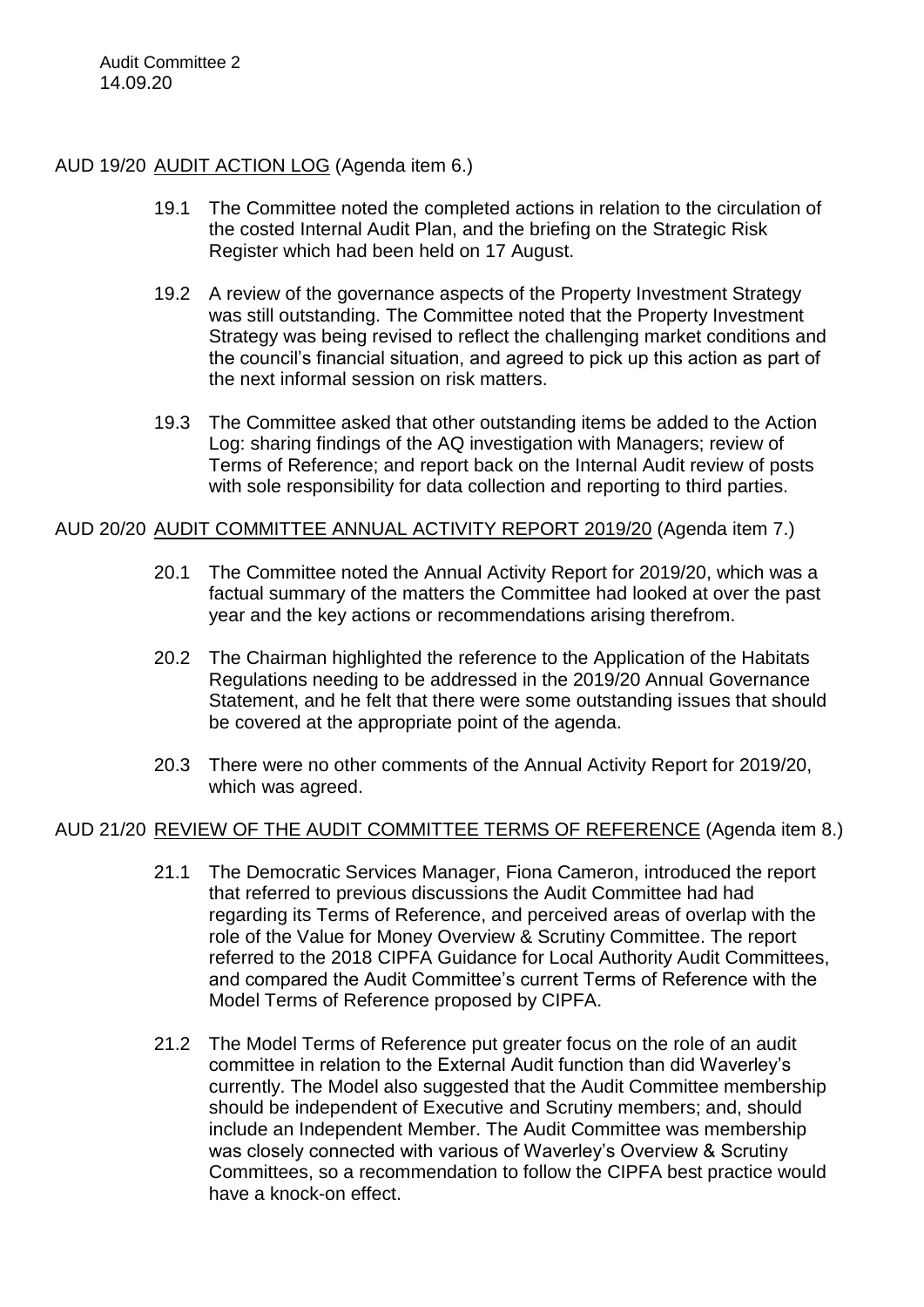- 21.3 In addition to considering the Committee Terms of Reference and membership, the Committee were invited to considering undertaking a selfevaluation of their effectiveness as a Audit Committee, using the CIPFA evaluation framework, to inform future development needs of the Committee.
- 21.4 Jon Roberts, Key Audit Partner, Grant Thornton, advised the Committee that the recently published Redmond Review report dealt with Audit Committees and recommended all Audit Committees should have an Independent Member; he also talked about training arrangements, so the self-evaluation would help to tailor training plans properly. Mr Roberts also noted that there was a gap between the current Terms of Reference and CIPFA recommendations in relation to external audit, and an in-depth review would be beneficial. Whilst there would be a delay before any consequential legislation, it was important that the Committee reflected on the outcomes of the Redmond Report without delay.
- 21.5 Cllr John Gray referred to the discussions he had initiated as the previous Audit Committee Chairman on the lack of clarity between the roles of the Audit Committee and the Value for Money Overview & Scrutiny Committee, and welcomed the opportunity to continue these in an off-line session to take the matter forward. Cllr Gray was unsure of the role of the Governance Review Working Group in the process of reviewing the Audit Committee Terms of Reference.
- 21.6 Cllr Michael Goodridge echoed concerns about the role of the Governance Review Working Group; and, as Vice-Chairman of the Standards Committee, highlighted his own concerns about the possible conflict between the roles of the Audit Committee and Standards Committee. He suggested that if the Audit Committee was going to meet informally to consider its terms of reference, it would be helpful to include the chairmen and vice-chairmen of the Standards Committee in that discussion.
- 21.7 The Committee agreed to note the report, and asked that an informal meeting of the committee be arranged, including the chairmen and vicechairmen of the Audit Committee, and possibly Value for Money O&S, to discuss the CIPFA Guidance on Terms of Reference and the Redmond Review report.

# **Actions:**

- **Circulate the [Redmond Review report](https://www.gov.uk/government/publications/local-authority-financial-reporting-and-external-audit-independent-review) to Audit Committee members.**
- **Informal meeting to be arranged for AC members, plus chair/vice-chair of Standards & VFM O&S to discuss committee ToR in relation to governance issues. Jon Roberts to attend to present on the Redmond report.**

# AUD 22/20 RISK MANAGEMENT UPDATE (Agenda item 9.)

22.1 The Head of Finance and Property, Peter Vickers, gave a verbal report following the informal meeting at which the Committee looked at the corporate strategic risk register that sits behind the delivery of the corporate plan. There had been some key themes coming out of that review, including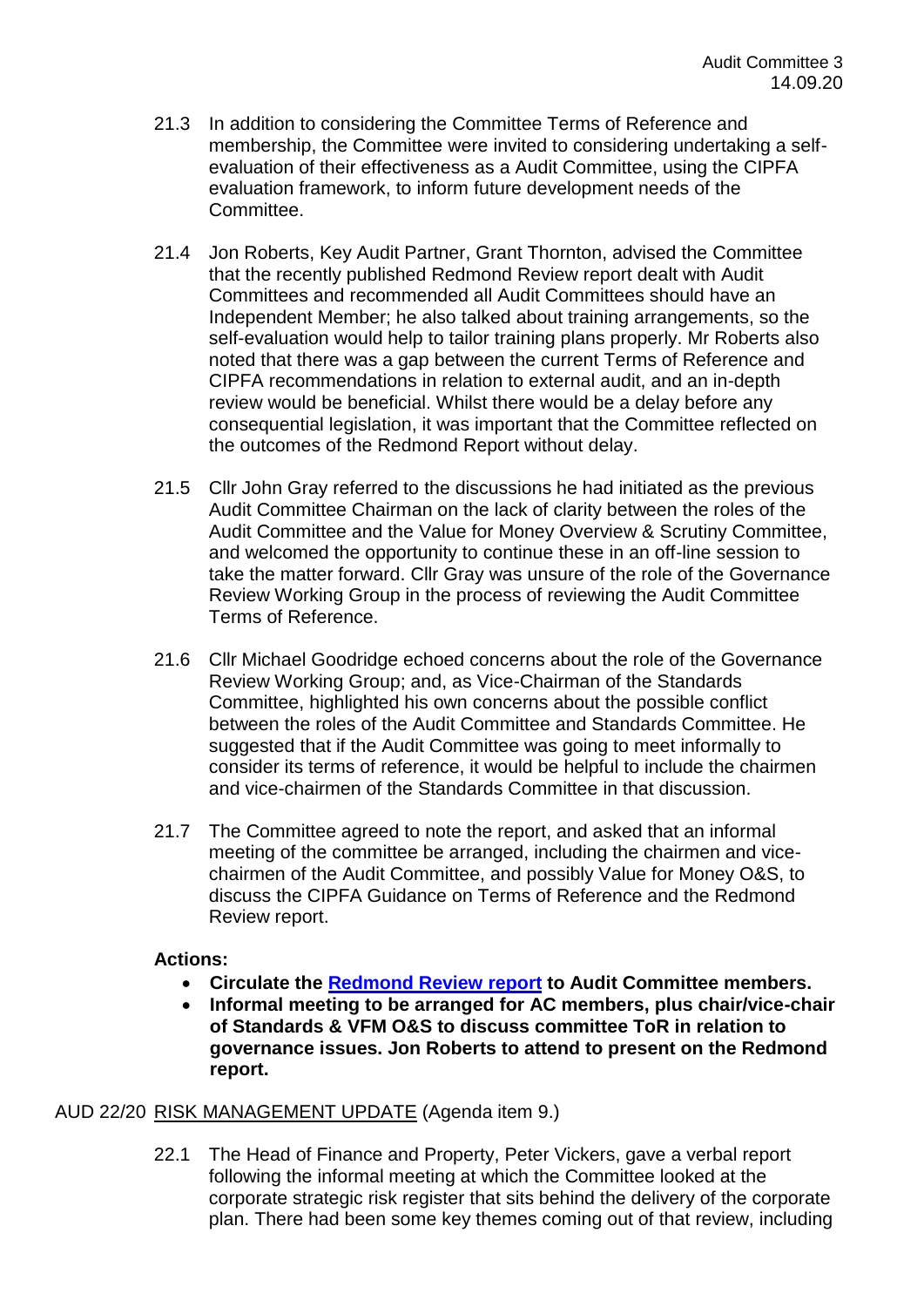the need for more detail around business continuity, the impact of possible unitary councils, and the impact another Covid-19 escalation. Members had also discussed the sensitivity of the heat matrix used to score the risks, and the need to bring in a new risk domain reflecting the environmental impact risk.

- 22.2 Officers were reviewing the Risk Register in the light of these comments, and in the context of the emerging revised Corporate Strategy, and to bring the next iteration of the Risk Register back to the Audit Committee for a further informal discussion in October.
- 22.3 The Committee noted the update, and agreed to meet informally to review the next iteration of the Risk Register.

### **Action:**

 **Informal meeting for Audit Committee members on the Risk Register in October.** 

### AUD 23/20 AUDIT FINDINGS REPORT 2019/20 (Agenda item 10.)

- 23.1 Jon Roberts, Grant Thornton, introduced the Audit Findings Report, which had been prepared in accordance with reporting responsibilities. It was a comprehensive report, but also incomplete; the external audit was being carried out remotely but this did mean the process was taking longer than usual. The report listed the areas where work was continuing, and that list had already reduced since the report was written. Mr Roberts confirmed that there were no issues identified that would impact on the General Fund position, and he was proposing an unqualified conclusion on value for money, going concern, and around the annual governance statement.
- 23.2 There were two main areas that were more difficult to resolve pensions, and property valuations. The pensions issue was partially dependent on the progress of the Surrey Pension Fund audit, and also a review of further information requested from the actuary. With regard to the property valuations, this was a bigger issue and whilst it did not impact on the General Fund it was taking longer to resolve despite the strong working arrangements with the Finance team.
- 23.3 Mark Bartlett, Audit Manager, took the Committee through the Audit Findings report in detail, including the commentary on the pension fund valuation and property valuations. He confirmed that there were no matters of concern to raise with the Committee including in relation to value for money and governance arrangements for commercial property investment. The Committee noted that some of the issues on property valuations were the same as seen last year, and Graeme Clark gave an assurance that there was a full commitment to put measures in place to address the concerns for the future.
- 23.4 The Committee noted that there was probably another three weeks needed to complete the outstanding issues in the audit. They could either await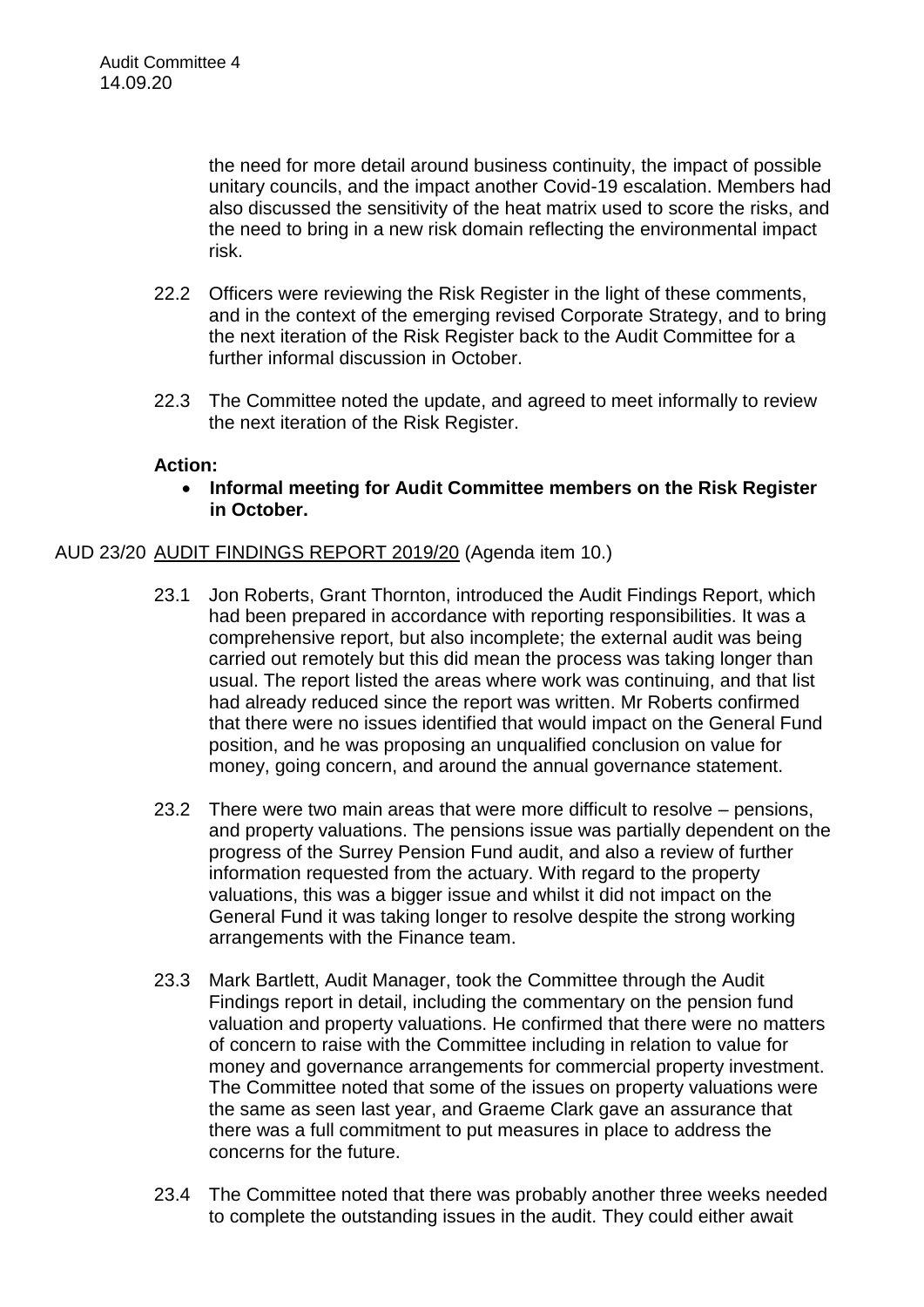receipt of the final report before approving the Statement of Accounts which would require an additional committee meeting; or, give a delegation to the S151 officer and Chairman to review the final Audit Findings Report and if satisfactory, approve the Statement of Accounts.

- 23.5 Cllr Hyman had registered to speak on this matter and asked the auditors the extent to which they independently assessed matters in relation to laws and regulations including following up on recent judgements. Also, on page 19 of the Report, had any checks been made of how contractors had used the furlough scheme. Mr Roberts responded that they sought management assurances on compliance with laws and regulations through meetings with Statutory Officers. And, contractor use of the furlough scheme was outside the scope of the audit of Waverley's accounts.
- 23.6 Graeme Clark advised the Committee that most contractors had continued to provide a full service to the council, although Places Leisure had been severely affected at their leisure centre operations nationwide. The Council had paid overtime to staff only for specific Covid response purposes, and this had been covered by the Covid support grant. Non-essential recruitment had been stopped, and this would be clarified in the report.
- 23.7 The Committee thanked the auditors for their presentation of the Audit Findings Report for 2019/20, which was noted, and agreed to add a review of the Action Plan (Appendix A) to the Action Log for March 2021 to check on progress before the start of the next external audit cycle.

### **Action:**

 **Add Review of Action Plan (Appendix A) to Action Log for March 2021, to check on progress before start of next external audit cycle.** 

### AUD 24/20 STATEMENT OF ACCOUNTS 2019/2020 (Agenda item 11.)

- 24.1 The Strategic Director and S151 Officer, Graeme Clark, introduced the Statement of Accounts for 2019/2020. This was a technical document, the content of which was prescribed in various statutory codes of practice. The Audit Committee members had had an off-line session on the Statement of Accounts a couple of weeks ago to go through the detail of the document.
- 24.2 Mr Clark reminded the Committee that the timetable for the External Audit and approval of the accounts was normally much tighter, with a deadline of 30 July. This had been extended due to the extraordinary circumstances of the Covid-19 pandemic. The Finance team had still managed to publish the unaudited accounts before the end of June, which was a remarkable achievement in the circumstances. Annexe 2 to the report reflected changes to the accounts that had been agreed with Grant Thornton during the course of the External Audit and provided a reconciliation between the published unaudited accounts and the final statement of accounts.
- 24.3 The Committee was asked to approve the Letter of Representation, which was a standard requirement of the local government audit process; and also the statement of going concern. With regard to the statement of going concern, compared to previous years this had needed strengthening to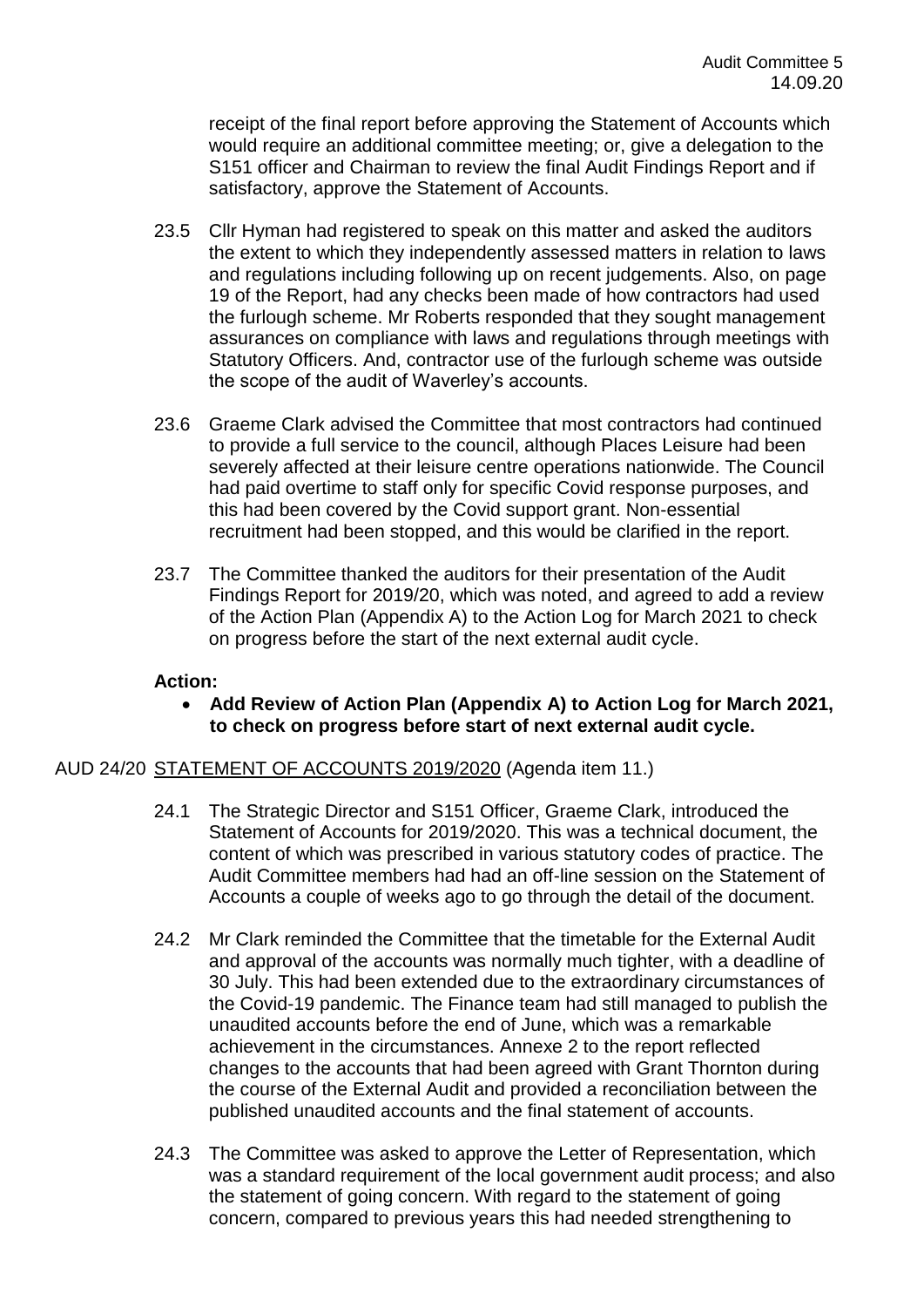address the impact of Covid-19 on the council's finances and medium term financial plan, and on the local economy. Officers had listened to advice from CIPFA and Grant Thornton in order to give the Audit Committee sufficient assurance about the council as a going concern and the accounts being robust.

- 24.4 Whilst there were still some areas of the external audit to be completed, in the light of the indication from Grant Thornton that an unqualified audit opinion would be issued, Officers recommended that these be dealt with under delegation to the Strategic Director in consultation with the Chairman of the Audit Committee. The Committee noted that the valuation aspect that was outstanding would not have any impact on the General Fund, and Officers were confident of reaching a satisfactory conclusion with Grant Thornton in the coming weeks.
- 24.5 The Audit Committee commended Officers and the External Audit Team for their work in challenging circumstances to be so far ahead of the deadlines for sign-off of the accounts. The Committee noted that the proposed delegation allowed the Chairman to call an ad hoc committee meeting if he was not happy with the outcome of the outstanding audit issues, and on this basis was content to approve the Statement of Accounts.
- 24.6 The Audit Committee RESOLVED that delegated authority be given to the Strategic Director (s151 Officer) in consultation with the Chairman of the Audit Committee to consider any changes to the External Audit Findings Report and, if satisfied with the report to make any necessary amendments to the Accounts and/or Letter of Representation, and subject to this:
	- (i) Approved the Statement of Accounts for the financial year ended 31 March 2020;
	- (ii) Approved the Letter of Representation for 2019/2020; and
	- (iii) Confirmed that the accounts had been prepared on a going concern basis

Details of any amendments to the accounts or Letter of Representation would be circulated to the Audit Committee.

# AUD 25/20 ANNUAL GOVERNANCE STATEMENT 2019/2020 (Agenda item 12.)

- 25.1 Peter Vickers introduced the Annual Governance Statement (AGS) for 2019/2020 which described the governance arrangements in place covering the period of the accounts. There was a standing item on the agenda of every Audit Committee to allow the committee to raise any concerns around governance arrangements, and any matters raised would be included in the AGS. The format and content of the AGS complied with the D*elivering good governance in local authorities* (2016) published by CIPFA.
- 25.2 The draft AGS had been reviewed at the Audit Committee briefing on the Statement of Accounts, and Cllr Seaborne had subsequently provided some detailed corrections of grammar to be amended in the final version.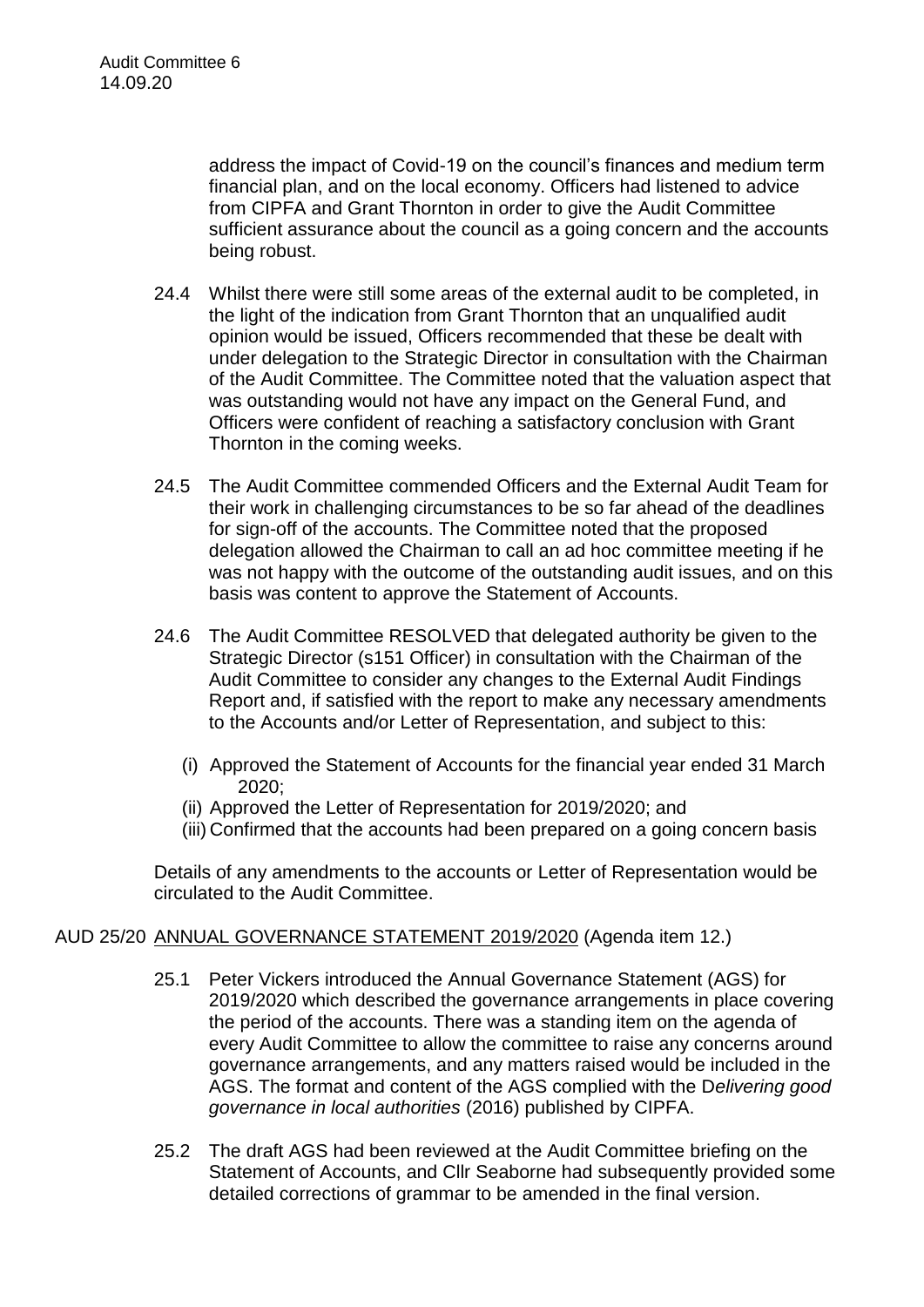- 25.3 The Chairman referred to previous comments about whether there would be any benefit of bringing elements of ISO9000 into the governance arrangements, particularly in relation to more a more structured approach to document control. He had also raised with the Head of Planning & Economic Development whether more evidence could be provided in planning reports in relation to environment, habitats and biodiversity, and it was confirmed that this was being followed up with the Development Manager.
- 25.4 Cllr Gray endorsed the comments in relation to ISO9000 and more rigorous document control, and there being more clarity around the governance framework. Cllr Seaborne referred to his suggested amendments, including
	- clarifying that the reference to the Property Investment Strategy in paragraph 5.3 was to a revised or updated Strategy; and,
	- 5.4 Other issues, referring to the outstanding issue of looking at the committee Terms of Reference.
- 25.5 Cllr Hyman had registered to speak on the AGS. He stated that he would not be happy with the AGS being signed off with the current wording in relation to Air Quality and the Habitats Regulations, which in his opinion did not address outstanding historical and continuing legal omissions and oversights with regard to process in granting planning permission to Crest Nicholson, and in complying with EU and UK legal judgements. The Chairman expressed some sympathy with Cllr Hyman's concerns; however, these were matters that he had been raising for a great number of years and it was beyond the scope of the Audit Committee to resolve them.
- 25.6 The Audit Committee RESOLVED to approve the Annual Governance Statement 2019/2020, subject to the inclusion of the suggestions from Cllr Seaborne re 5.3 (updated or revised PIS), and p.6 reference to the Committee TOR review being a live issue.

### AUD 26/20 CONSIDERATION OF POTENTIAL GOVERNANCE ISSUES (Agenda item 13.)

26.1 There were no matters raised by the Committee under this item.

## AUD 27/20 REVIEW OF PROGRESS IN THE IMPLEMENTATION OF INTERNAL AUDIT AGREED ACTIONS (Agenda item 14.)

- 27.1 Gail Beaton, Internal Audit Manager, reported on a number of audit actions overdue or falling due by the end of September. These related to the Internal Audits on Planning Enforcement, Community Infrastructure Levy, Planning Fee Income, and Management of Major Construction Projects.
- 27.2 The Committee recognised the difficult conditions over recent months, and asked that there be a full update and explanation of progress at the next meeting, and a request for a time extension if necessary.